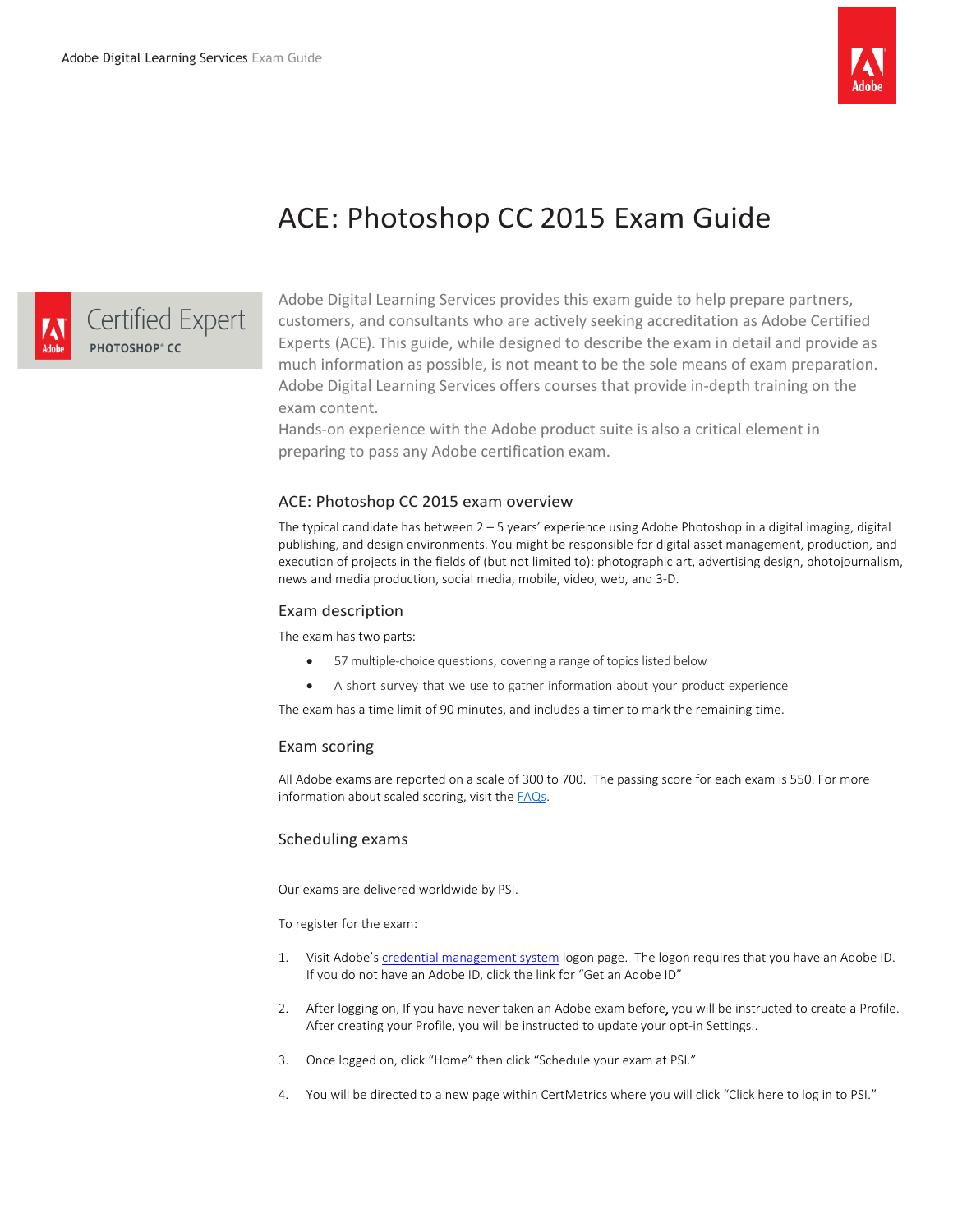- 5. You will be taken to a page hosted by our exam delivery vendor, PSI, that displays the available exams
- 6. Scroll through the list of available exams and press the "Schedule Exam" button for the exam you want to take.
- 7. Select a delivery mode for your exam by choosing either "Test Center" or "Remote Online Proctored Exam."
- 8. Select your exam language to see options for your exam.
- 9. Select an available date and start time.
- 10. Confirm schedule details to receive a booking confirmation.
- 11. Proceed to payment.
- 12. After payment is successful, you will receive an email confirmation your registration details and a receipt.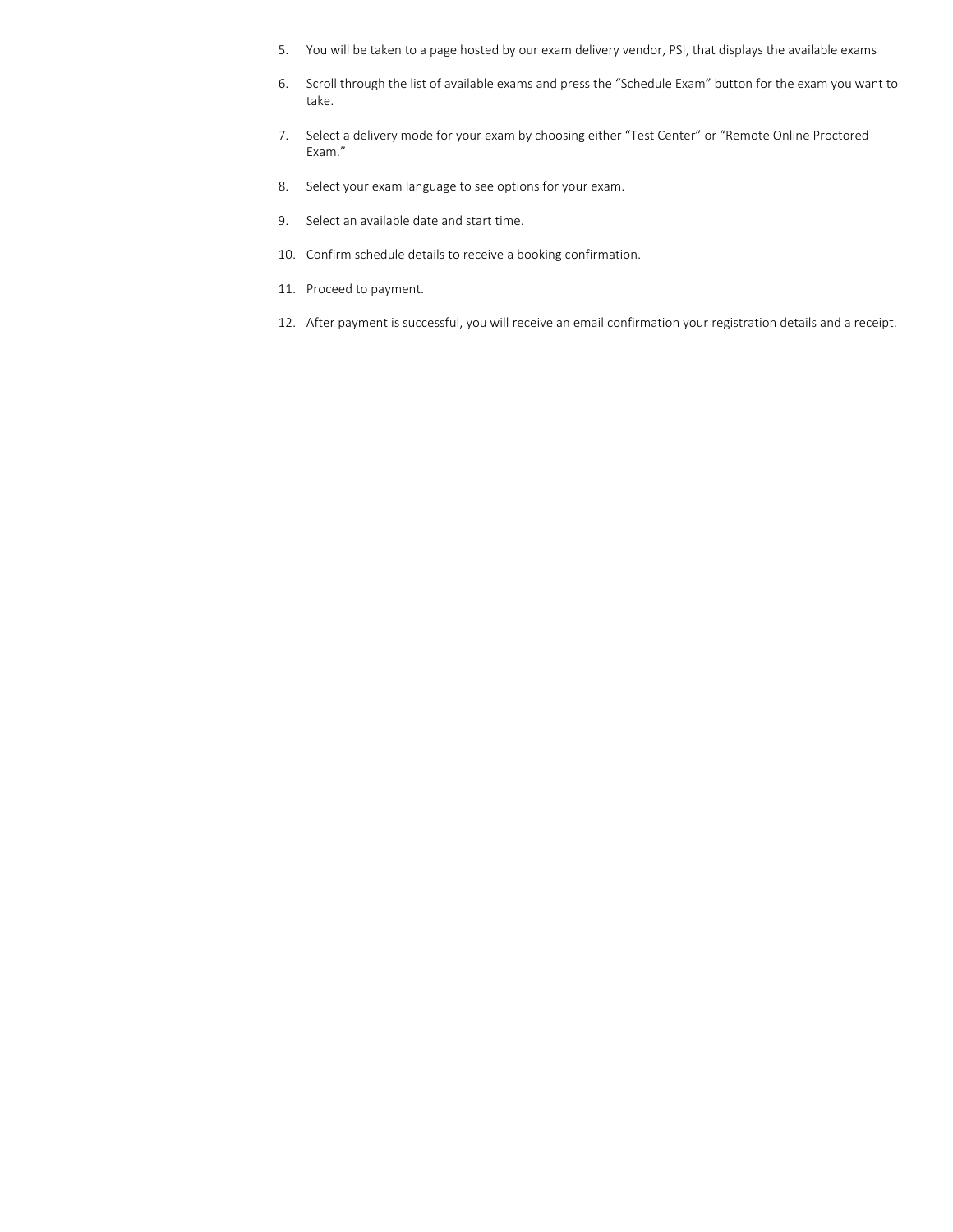# Exam preparation

The following are typical tasks that you should already be able to perform:

- Customizing the Photoshop work environment (workspaces, menus, presets)
- Organizing individual Photoshop files using best practices for layer organizations (layer sets, naming of layers)
- Applying global tonal and color corrections to images
- Applying local image editing and retouching
- Organizing image data for easy retrieval
- Analyzing available file formats and determining format needed based on intent needs (Web, video, offset press, etc.)
- Using basic masking techniques
- Using pixel and vector-based tools
- Using Creative Cloud services

# Exam topics may include:

# Start a Project in Photoshop

- Create new documents
- Import and open images

#### Navigate and customize the user interface (UI)

- Work with panels and menus
- Use and customize workspaces

#### Use tools and tool settings

- Choose an appropriate tool.
- Adjust tool settings
- Use the tools

#### Create and work with layers

- Understand layer concepts
- Work with blending modes and opacity
- Use layer masks
- Apply layer styles
- Use Adjustment Layers

# Modify image dimensions

- Crop images
- Resize images

# Apply global tonal and color adjustments to images

- Adjust color and tonal levels with curves.
- Apply global adjustments by using the Camera Raw filter

## Apply local adjustments to images

- Work with tools to retouch an image
- Work with tools to adjust the tone of an image

## Work with filters

- Understand and work with filters
- Understand and work with Smart filters

#### Use pixel and vector-based tools

- Understand pixel and vector tools
- Choose and apply Typekit fonts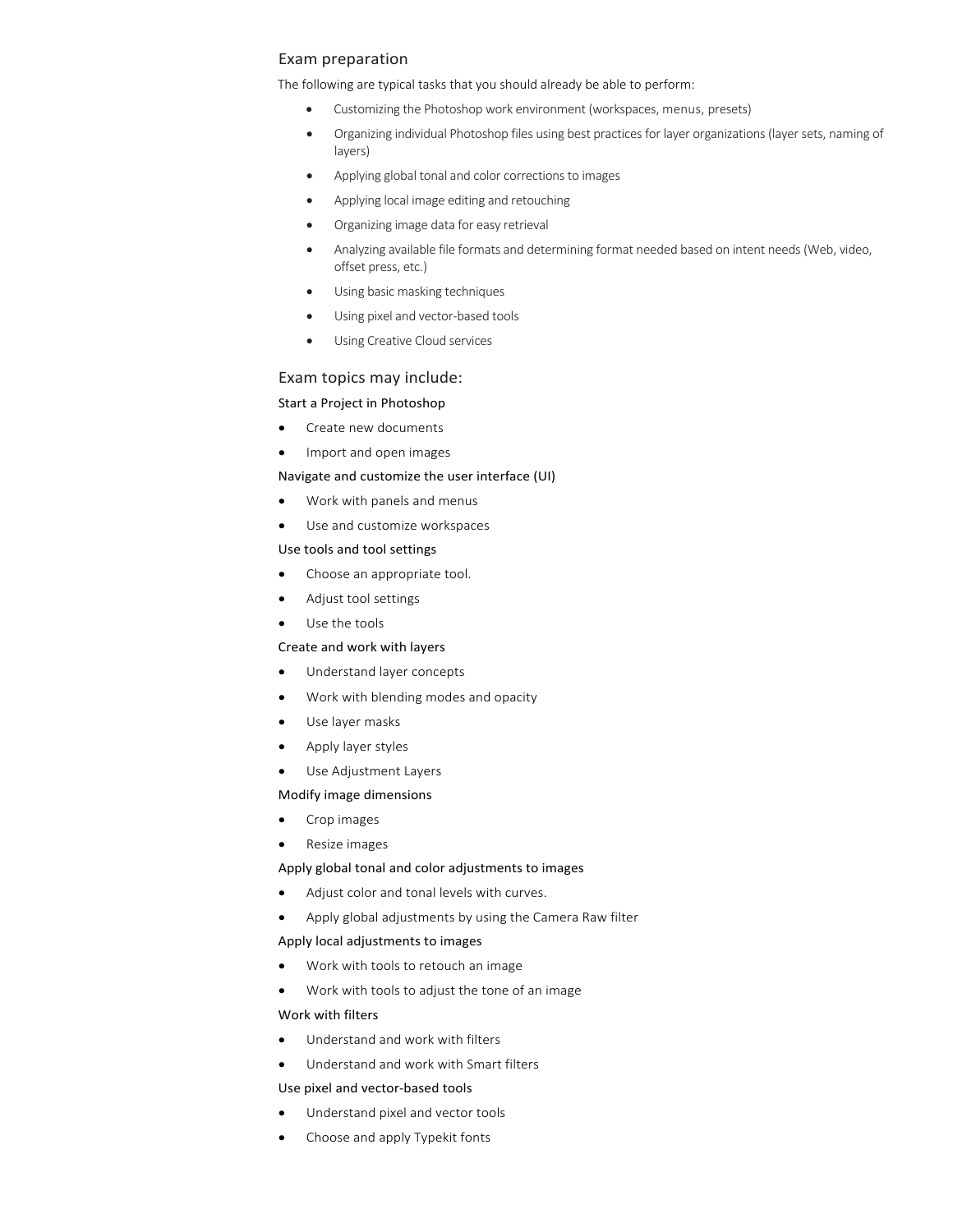#### Create selections

- Understand available methods for creating selections
- Edit selections

#### Get images out of Photoshop

- Prepare images for print
- Understand file formats when saving images

### Exam preparation checklist

- I have at least two years' experience with Adobe Photoshop.
- I am familiar with Camera Raw and Adobe Bridge.
- I can complete the tasks outlined in the "Exam preparation" section without assistance.
- I have read and studied the topics listed in this exam guide.

# Sample questions

1. A user just cut a selection from a photograph in Adobe Photoshop and wants to place it into a new file.

Which document type automatically sets the canvas size in the new document to match the user's selection?

- A. Photo
- B. Web
- C. Clipboard
- D. Film & Video

Answer: C

- 2. What are two features that can be saved with a custom workspace? (Choose two.)
	- A. Fonts
	- B. Guides
	- C. Color Swatches
	- D. Panel locations
	- E. Keyboard shortcuts

Answer: D and E

3. A user has an image on a single color background and wants to remove the background using the least number of steps.

Which tool should be used?

- A. Magic Wand Tool
- B. Magic Eraser Tool
- C. Quick Selection Tool
- D. Background Eraser Tool

Answer: B

4. A user is working on a Photoshop document that has a large number of layers and wants to display only the layers that contain pixel-based data.

Which filter type should be selected in the Layers panel?

- A. Kind
- B. Mode
- C. Effect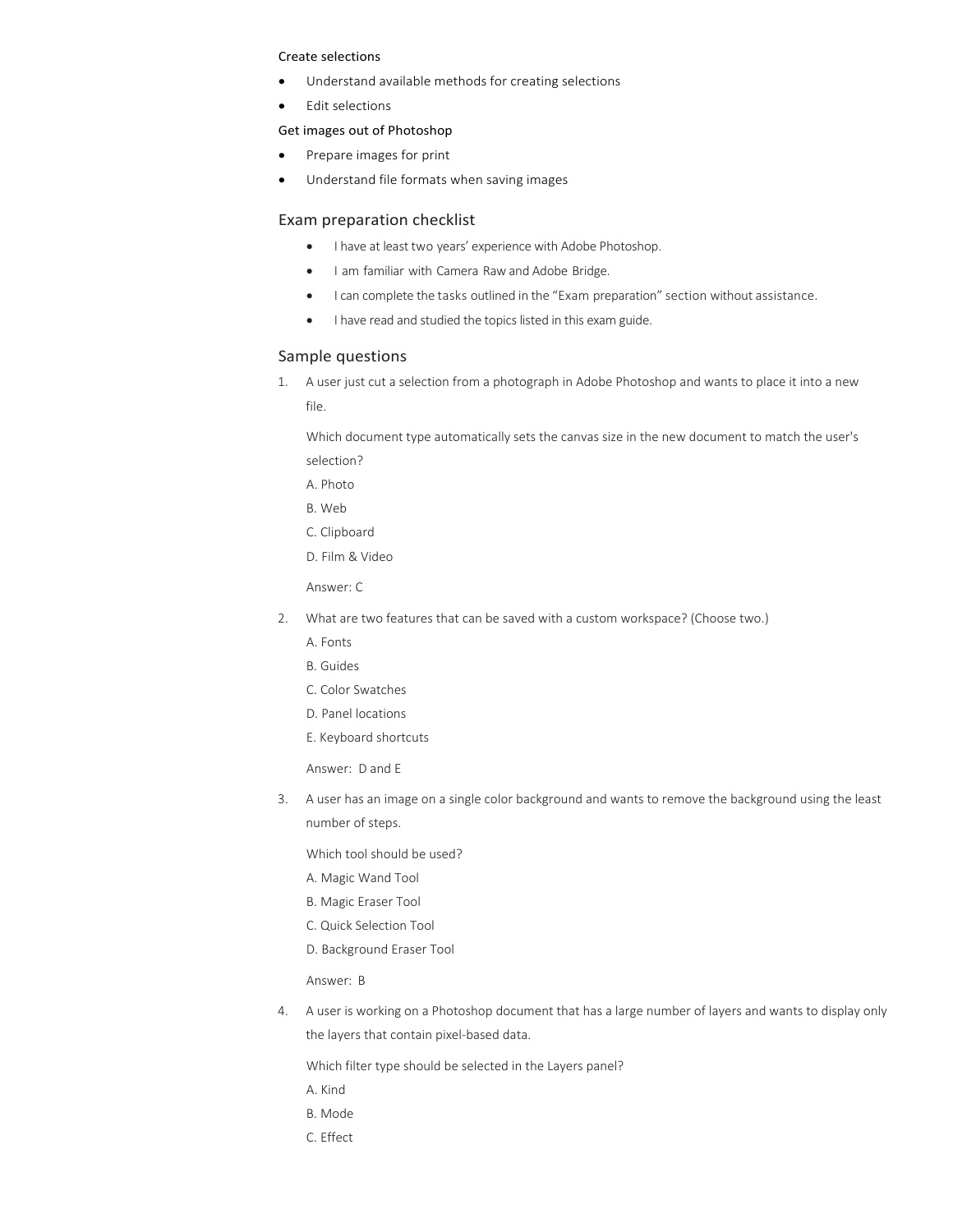D. Attribute

Answer: A

5. A user is resampling an image in the Image Size dialog and wants to enable the Reduce Noise slider.

Which resampling method should be used in this situation?

A. Automatic

B. Bicubic Sharper (reduction)

C. Nearest Neighbor (hard edges)

D. Preserve Details (enlargement)

Answer: D

6. Which tool in the Curves dialog box allows the user to most accurately select specific tones of the image for adjustment?

A. Pencil

B. Edit Points

C. Modify Curve (hand)

D. Gray Point (eyedropper)

Answer: C

7. How could a user apply a non-destructive vignette to an image?

A. Use the Burn Tool to selectively brush in image edge darkening

B. Add a Photo Filter layer and adjust the vignette slider for each edge

C. Apply a Black to Transparent Gradient to the edges of an overlaid

empty layer

D. Select the Multiply blending mode and use the Brush tool to paint the darker areas

Answer: C

8. A user is attempting to make a new digital photograph have an aged appearance.

Which filter should be used to simulate this?

- A. Noise > Despeckle
- B. Other > High-Pass
- C. Pixelate > Pointillize
- D. Filter Gallery > Film Grain

Answer: D

9. A user has a picture of two people shaking hands and wants to select only the hands to add them into another image.

How should this be achieved?

A. Select the handshake with the Slice Tool. Copy the selected pixels. Open a second image in Photoshop and paste the copied pixels into the new photo.

B. Select the handshake with the Magic Wand Tool. Copy the color range. Open a second image in Photoshop and paste the copied pixels into the new photo.

C. Select the handshake with the Quick Selection Tool. Copy the selected pixels. Open a second image in Photoshop and paste the copied pixels into the new photo.